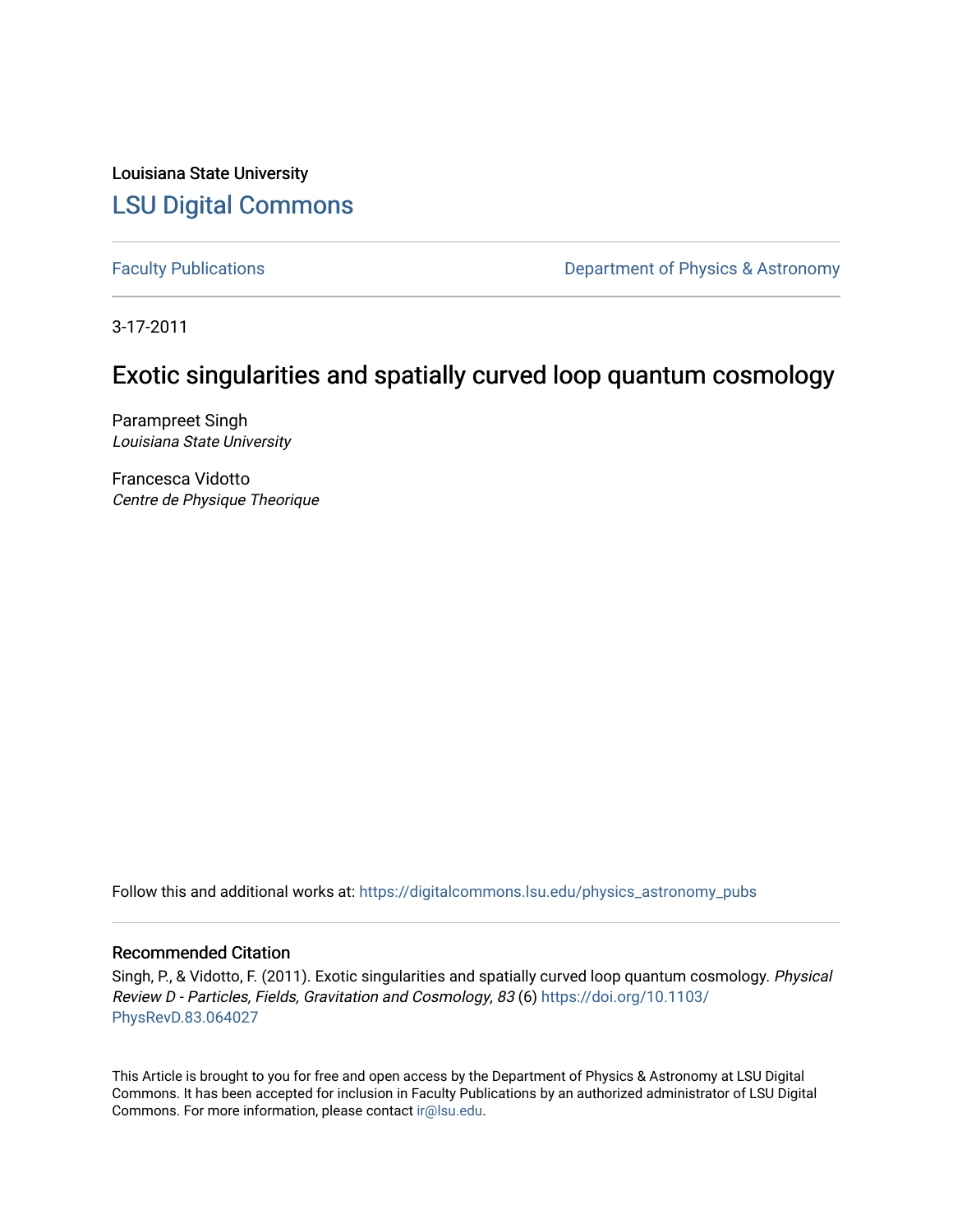## Exotic singularities and spatially curved Loop Quantum Cosmology

Parampreet Singh<sup>1,2,\*</sup> and Francesca Vidotto<sup>3,4,[†](#page-1-1)</sup>

<sup>1</sup>*Department of Physics and Astronomy, Louisiana State University, Baton Rouge, Louisiana 70803, USA*

<sup>2</sup> Perimeter Institute for Theoretical Physics, 31 Caroline Street North, Waterloo, Ontario N2L 2Y5, Canada<br><sup>3</sup> Centre de Physique Théorique de Luminy, Case 907, F-13288 Marseille, EU<br><sup>4</sup> Dipartimento di Fisica Nucleare

*and Istituto Nazionale di Fisica Nucleare, Sezione di Pavia, via A. Bassi 6, 27100 Pavia, EU*

We investigate the occurrence of various exotic spacelike singularities in the past and the future evolution of  $k = \pm 1$  Friedmann-Robertson-Walker model and loop quantum cosmology using a sufficiently general phenomenological model for the equation of state. We highlight the non-trivial role played by the intrinsic curvature for these singularities and the new physics which emerges at the Planck scale. We show that quantum gravity effects generically resolve all strong curvature singularities including big rip and big freeze singularities. The weak singularities, which include sudden and big brake singularities are ignored by quantum gravity when spatial curvature is negative, as was previously found for the spatially flat model. Interestingly, for the spatially closed model there exist cases where weak singularities may be resolved when they occur in the past evolution. The spatially closed model exhibits another novel feature. For a particular class of equation of state, this model also exhibits an additional physical branch in loop quantum cosmology, a baby universe separated from the parent branch. Our analysis generalizes previous results obtained on the resolution of strong curvature singularities in flat models to isotropic spacetimes with non-zero spatial curvature.

PACS numbers: 04.60.Pp,04.20.Dw,04.60.Kz

#### I. INTRODUCTION

A fundamental limitation of the cosmological models based on general relativity (GR) is the occurrence of singularities. Perhaps one of the simplest examples is the case of an expanding homogeneous and isotropic universe filled with a matter satisfying strong energy condition such as dust or radiation. Independent of the intrinsic geometry of the universe, be it closed, flat or open, the past evolution of such a universe from arbitrary initial conditions leads to an initial singularity: the big bang, where the classical dynamical equations break down and the physics stops. Another example is the case of inflationary universe in which even though the evolution is almost deSitter, the classical spacetime is past incomplete [\[1](#page-11-0)].

In recent years, various new singularities have been found in classical cosmology [\[2](#page-11-1)[–5\]](#page-11-2). Unlike the big bang and big crunch singularities, these singularities do not occur when scale factor vanishes. These occur either at finite values of the scale factor or when it diverges. Recall that for the matter satisfying weak energy condition, the latter is not possible as the spacetime curvature goes to zero when scale factor goes to infinity. However, if matter violates weak energy condition, for example in the case of phantom fields, then spacetime curvature will diverge as scale factor becomes infinite. For homogeneous and isotropic models with matter equation of state in the

form of a perfect fluid these exotic singularities come in four types. Big rip (type I) where the energy density and pressure diverge along with a divergence in the scale factor, sudden singularity (type II) occurring at a finite value of the scale factor and energy density with a divergence in pressure, big freeze (type III) where energy density and pressure diverge at a finite value of the scale factor and big brake (type IV) singularity where scale factor, energy density and pressure are finite but there is a divergence in the time derivative of the pressure or rate of change of energy density.

Lack of successful resolution of these singularites renders classical cosmological models incomplete. It is generally believed that existence of these singularities is a result of assuming the validity of GR even in the regime of large spacetime curvature where the effects due to quantum gravity may become important and lead to significant departures from the classical theory. It is thus hoped that incorporation of quantum gravitational effects may result in a possible resolution of these singularities.

Loop quantum gravity (LQG) is one of the candidate theories of quantum gravity which attempts to address this issue. It is a non-perturbative and background independent quantization, with a key prediction that the continuum differential geometry of the classical theory is replaced by a discrete quantum geometry in the quantum theory. Perhaps one of the best illustrations of the novel effects of quantum geometry is captured in loop quantum cosmology (LQC) which is a quantization of homogeneous spacetimes based on LQG [\[6](#page-12-0)[–8](#page-12-1)]. A key prediction of LQC is that the big bang singularity is replaced by a big bounce, which is a direct consequence of the underlying quantum geometry [\[9](#page-12-2)[–12\]](#page-12-3). These results

<span id="page-1-0"></span><sup>∗</sup>Electronic address: [psingh@phys.lsu.edu](mailto:psingh@phys.lsu.edu)

<span id="page-1-1"></span><sup>†</sup>Electronic address: [vidotto@cpt.univ-mrs.fr](mailto:vidotto@cpt.univ-mrs.fr)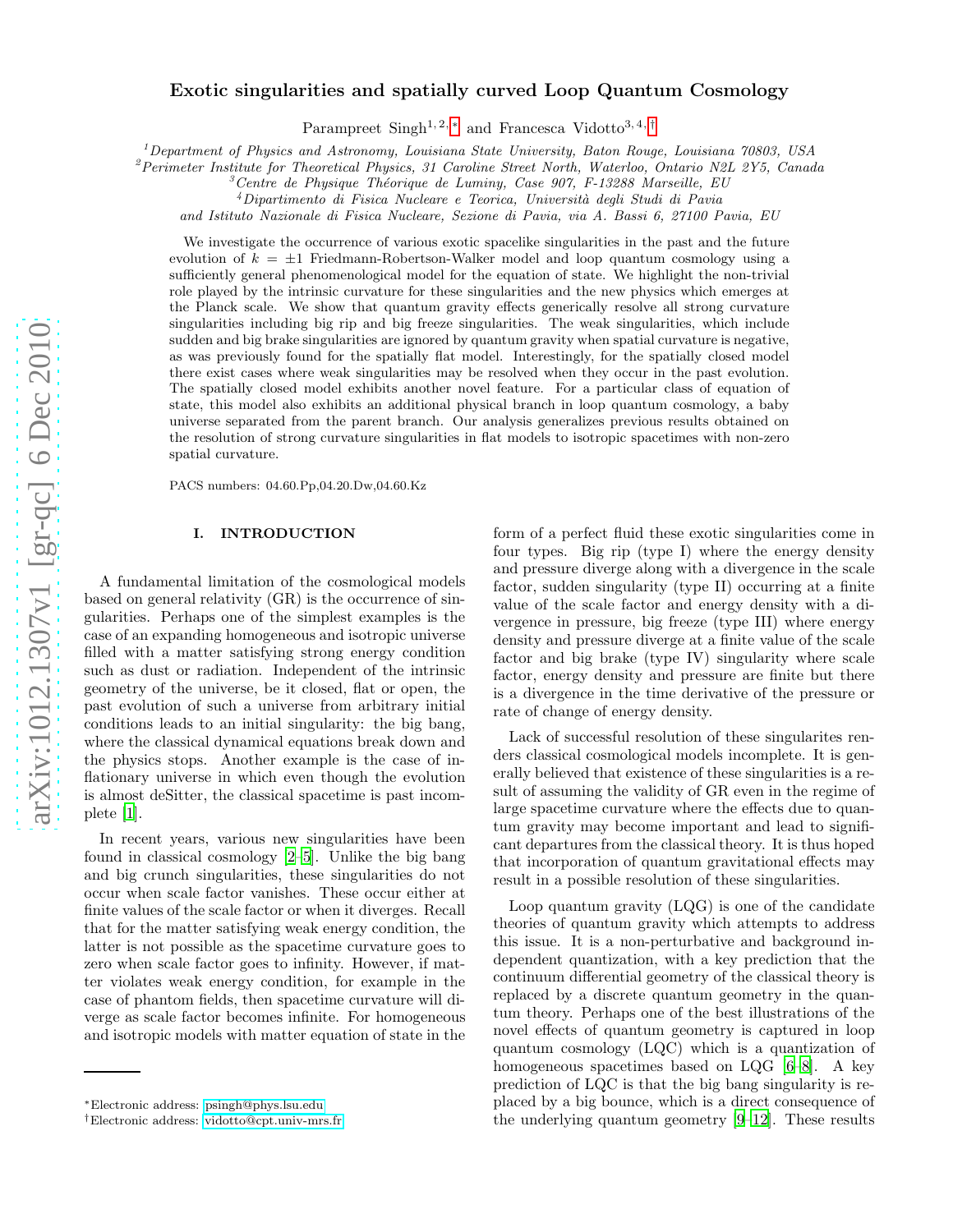which were first obtained for homogeneous and isotropic models (for all values of spatial curvature) with a massless scalar field have been extended to inflationary potential [\[13](#page-12-4)], anisotropic spacetimes [\[14](#page-12-5), [15](#page-12-6)] and also certain inhomogeneous situations [\[16](#page-12-7)]. Further, using an exactly solvable model it has been shown that the expectation values of energy density have a universal upper bound for a dense subspace in the physical Hilbert space [\[17\]](#page-12-8). There are strong constraints on the change in relative fluctuations of quantum observables across the bounce [\[18\]](#page-12-9). Recently, much stronger constraints on the change in dispersions have been obtained by Kaminski and Pawlowski [\[19](#page-12-10)]. These results show that a universe like ours i.e. macroscopic at late times bounces from a a similar universe at very early times (in the contracting branch) and the universe recalls almost of all its state through the bounce.

Interestingly, the loop quantum dynamics admits an effective description on a continuum spacetime which can be obtained using coherent state techniques [\[20](#page-12-11), [21](#page-12-12)]. An important feature of this analysis is that one can obtain an effective Hamiltonian from which one can obtain modified Friedmann and Raychaudhuri equations as the Hamilton's equations. The modified set of dynamical equations inherit quantum geometric effects via higher order non-perturbative corrections which vanish at small spacetime curvatures. It is important to note that various numerical simulations have shown that effective equations capture the underlying quantum evolution very accurately for universes which become macroscopic at late times. These thus prove to be useful tools to understand the physics in LQC, such as whether the underlying theory has well defined ultra-violet and infra-red limits. It turns out that even though there exist various quantization ambiguities, there is a unique quantization leading to a consistent unambiguous physical description [\[22,](#page-12-13) [23](#page-12-14)] (the improved dynamics [\[11,](#page-12-15) [12](#page-12-3)]: which is being considered here).

Using effective equations, we can ask various questions regarding the generality of singularity resolution in LQC. For example, one can ask whether spacetime curvature is always bounded in LQC? Here we should note that a universal bound on energy density (as in LQC), does not imply that the spacetime curvature is also bounded. This is easy to understand for the classical cosmology, where the Ricci scalar, which provides us a complete information about the spacetime curvature in the homogeneous and isotropic spacetime, depends both on the energy density and pressure. Though for most matterenergy configurations, the behavior of equation of state is such that an upper bound in energy density is sufficient to control the divergence in pressure and hence the spacetime curvature, it is not difficult to come up with counter examples with a more general equation of state [\[24](#page-12-16), [25\]](#page-12-17). Hence, an upper bound in energy density is not sufficient to prevent a divergence in the spacetime curvature.

A pertinent question is whether this divergence signals the end of spacetime in LQC. In order to answer

this question, we recall that even in GR we encounter events where spacetime curvature blows up but there is no associated physical singularity. This can happen if the tidal forces are not strong enough to cause a complete destruction of in-falling objects in to the singularity and geodesics can be extended beyond such events. It turns out that the events where spacetime curvature diverges in flat isotropic LQC are weak singularities and geodesics can be extended beyond them. In flat isotropic LQC, the divergence of spacetime curvature occurs only for sudden singularities which are caused by a divergence in pressure at a finite scale factor and energy density. It is straight forward to show that the expansion parameter in this case is bounded and the spacetime is geodesically complete in the flat isotropic LQC [\[25](#page-12-17)].

In this paper we take the first step to generalize the above result by including intrinsic curvature in the spacetime. This is done by considering the effective dynamics of loop quantized spatially closed and open models in the Robertson-Walker geometry. In the classical Friedmann dynamics, intrinsic curvature term enters in form of  $1/a^2$  term in the dynamical equations. Thus it is quite straightforward to understand the expected modifications from the results in the spatially flat model. In LQC, the quantization of intrinsic curvature brings non-trivial modifications to the effective description and makes the resulting form of effective dynamical equations less straight forward to analyze. Though one expects that at small intrinsic curvatures one recovers the results of flat isotropic LQC, physics may be bring up surprises when intrinsic curvature is large. As we will show, this is indeed what happens in the case of  $k = \pm 1$  models in LQC.

Our analysis will be based on considering a sufficiently general phenomenological model for the equation of state which was proposed in Ref.[\[26\]](#page-12-18). This model allows a study of all of the exotic singularities by the choice of different parameters and was earlier used for investigation of resolution of strong curvature singularities in the flat isotropic LQC [\[25\]](#page-12-17). As we will see, the effective dynamical equations of spatially curved models approximate those of the flat model in LQC at large volumes because the contribution from intrinsic curvature becomes negligible in this limit. Thus for future singularities, at large volumes, the resulting physics is similar for models with or without spatial curvature in LQC. However for certain values of parameters the spatially closed model in LQC permits two separate physical branches, a short lived baby universe at small volume and a parent universe which evolves to a macroscopic size. This branch is absent in the classical theory and has a pure quantum geometric origin.

To completely capture the new physics from inclusion of intrinsic curvature, it is important to study exotic singularities in the past evolution when they occur at small volumes. Our analysis of past and future exotic singularities shows that all strong curvature singularities are resolved in  $k = \pm 1$  isotropic LQC. The scale factors at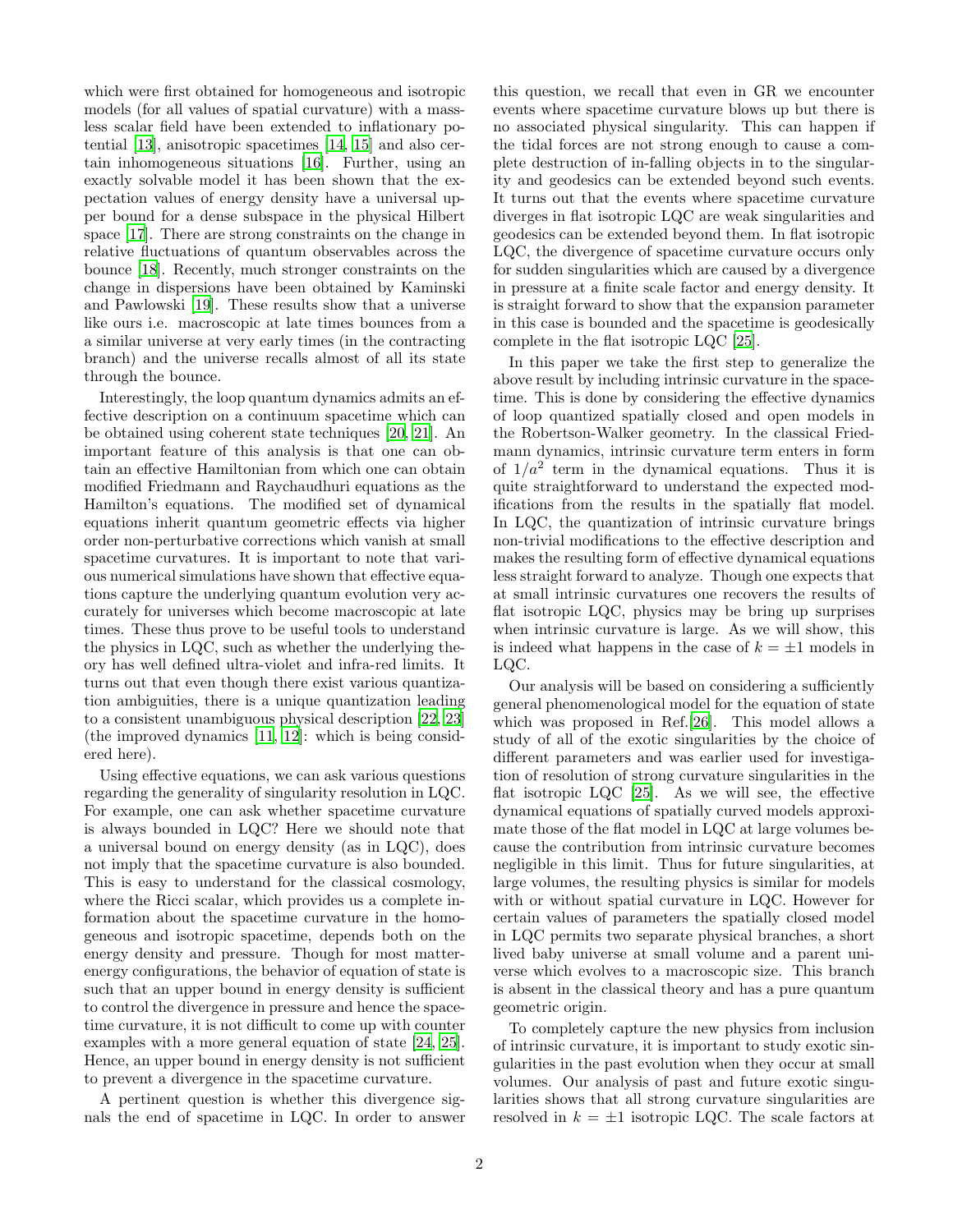which big rip and big freeze singularities occur are excluded from the allowed range by loop quantum effects. As in the flat model, the spacetime curvature can diverge in spatially curved LQC, however when ever this happens one has a weak singularity which is known to be harmless. In almost all cases these singularities are ignored by LQC. The only exception to this occurs in spatially closed model where weak singularities occurring in the past evolution may be resolved. This occurs purely because of the non-trivial role of intrinsic curvature effects in LQC.

We organize our paper as follows: In Sec[.II](#page-3-0) we revisit the classical equations for spatially curved model in classical cosmology and introduce the phenomenological ansatz of the equation of state. To facilitate the reader to follow the derivation of effective equations in LQC, we derive the Friedmann and Raychaudhuri equations in the Hamiltonian framework. In Sec[.III,](#page-4-0) we derive the effective equations for spatially curved LQC starting from the effective Hamiltonian [\[12,](#page-12-3) [27](#page-12-19), [28\]](#page-12-20). Using these modified equations, we numerically obtain solutions and discuss the new physics in Sec[.IV.](#page-6-0) Here we show that all exotic strong curvature singularities, irrespective of whether they occur in the past or the future, are resolved in spatially curved LQC. We summarize our results in Sec[.V.](#page-10-0)

#### <span id="page-3-0"></span>II. CLASSICAL THEORY

#### A. Hamiltonian cosmology

The fundamental equations of cosmology describe the evolution of the scale factor  $a$  in proper time  $t$ . These equations can be derived in a simple Hamiltonian framework. To this purpose, consider the conjugate variables  $(c, p)$  where c is the Ashtekar-Barbero connection and p is the triad (which without any loss of generality will be chosen with positive orientation). These are related to the metric variables as

$$
c = \gamma \dot{a} + k \qquad \qquad p = a^2,\tag{1}
$$

with the relation between  $c$  and  $\dot{a}$  valid only in the classical theory and it modifies when quantum gravity effects are considered. Here  $\dot{a} = da/dt$ ,  $k = 0, \pm 1$  is the normalized intrinsic curvature and  $\gamma \in \mathbb{R}$  is the Barbero-Immirzi parameter<sup>1</sup>. The conjugate variables satisfy the following Poisson bracket

$$
\{c, p\} = \frac{8\pi G}{3}\gamma . \tag{2}
$$

In these variables, the Hamiltonian for gravity in a homogeneous and isotropic spacetime becomes

$$
\mathcal{H}_g = -\frac{3}{8\pi G} \gamma^{-2} \sqrt{p} \left[ (c-k)^2 + k\gamma^2 \right] . \tag{3}
$$

We introduce a generic matter field with Hamiltonian  $\mathcal{H}_m = p^{\frac{3}{2}}\rho$ , where  $\rho$  is the matter energy density. The total Hamiltonian of the system  $\mathcal{H} = \mathcal{H}_g + \mathcal{H}_m$  is constrained to vanish.

The dynamics is given by the Hamilton's equation

<span id="page-3-1"></span>
$$
\dot{p} = \{p, \mathcal{H}\} = -\{c, p\} \frac{\partial \mathcal{H}}{\partial c} = 2 \gamma^{-1} \sqrt{p} (c - k) . \quad (4)
$$

Since the Hamiltonian is a constraint, namely  $\mathcal{H} \approx 0$ , we find that

$$
(c-k)^2 = \frac{8\pi G}{3}\gamma^2 p\rho - k\gamma^2.
$$
 (5)

<span id="page-3-2"></span>We can now recover the usual Friedmann equation as

$$
H^{2} = \left(\frac{\dot{a}}{a}\right)^{2} = \left(\frac{\dot{p}}{2p}\right)^{2} = \left(\frac{c-k}{\gamma\sqrt{p}}\right)^{2} = \frac{8\pi G}{3}\rho - \frac{k}{p} \quad (6)
$$

In order to obtain the Raychaudhuri equation for the acceleration, we compute the equation of motion for c

$$
\dot{c} = \{c, \mathcal{H}\} = \{c, p\} \frac{\partial \mathcal{H}}{\partial p}
$$
\n
$$
= -\frac{(c - k)^2 + k\gamma^2}{2\gamma\sqrt{p}} + \frac{8\pi G\gamma}{3} \frac{\partial \mathcal{H}_m}{\partial p}
$$
\n
$$
= -\frac{4\pi G\gamma}{3} \sqrt{p} (\rho + 3P) \tag{7}
$$

where we have introduced the thermodynamic pressure P as the derivative of  $\mathcal{H}_m$  with respect to the volume. This gives  $\partial H_{\rm m}/\partial p = -\frac{3}{2}\sqrt{p} P$ . From [\(4\)](#page-3-1) and [\(6\)](#page-3-2) we compute

$$
\ddot{p} = \frac{16\pi G}{3} p\rho - 2k + \frac{2}{\gamma} \sqrt{p} \dot{c} \tag{8}
$$

and we obtain<sup>2</sup>

$$
\dot{H} = \frac{\ddot{p}}{2p} = \frac{4\pi G}{3} (\rho - 3P) - \frac{k}{p}
$$
 (9)

that yields the Raychaudhuri equation

$$
\frac{\ddot{a}}{a} = \dot{H} + H^2 = -\frac{4}{3}\pi G(\rho + 3P) \ . \tag{10}
$$

<sup>&</sup>lt;sup>1</sup> The value of  $\gamma$  can be fixed by computing the black hole entropy in LQG. In our numerical analysis we set  $\gamma \approx 0.2375$  [\[29](#page-12-21)].

<sup>&</sup>lt;sup>2</sup> Equivalently, one can obtain  $\dot{H}$  using  $2H\dot{H} = \frac{8\pi G}{3}\dot{\rho} + 2H\frac{k}{p}$  and  $\rho = -3H(\rho + P)$ . The conservation equation will hold also in the case with quantum gravity modifications, since it results from the Hamilton's equation for the matter part, without involving the gravitational part.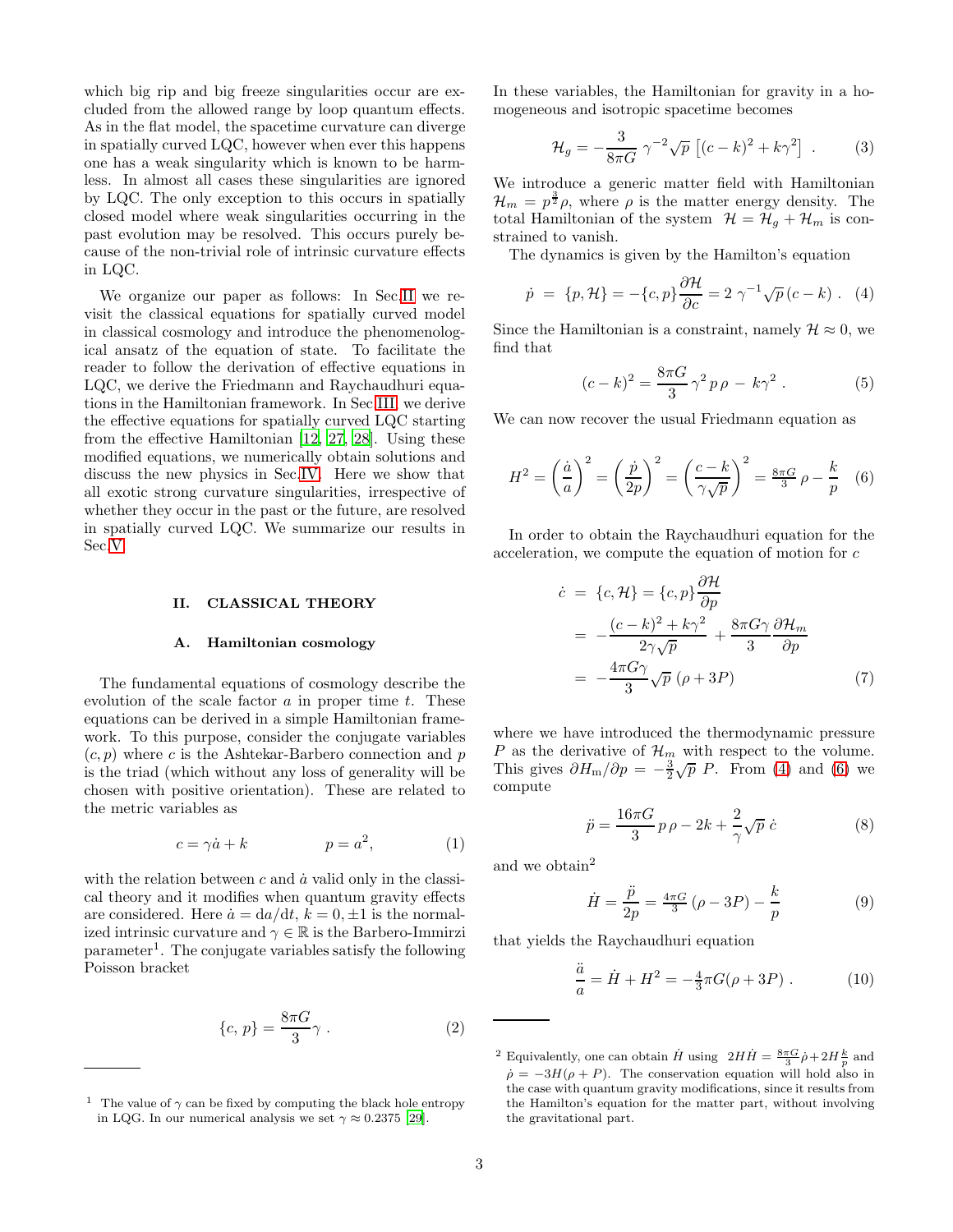Note that a divergence in  $\rho$  and/or P can lead to a divergence in the Ricci scalar

$$
R = 6\left(\dot{H} + 2H^2 + \frac{k}{p}\right) \tag{11}
$$

Analogously, a divergence in  $\dot{P}$ , the derivative of the pressure, can lead to a divergence in the derivative of the curvature

$$
\dot{R} = 6\left(\ddot{H} + 4H\dot{H} - 2H\frac{k}{p}\right) \tag{12}
$$

Divergences can similarly be computed for the higher derivatives.

## B. Phenomenological model

Different types of singularities are categorized depending upon whether the divergences appear in the scale factor a, in the energy density  $\rho$ , in the pressure P or in its derivative  $\overrightarrow{P}$ . For our investigation we choose a specific expression for the pressure

<span id="page-4-2"></span>
$$
P = -\rho - \frac{AB\rho^{2\alpha - 1}}{A\rho^{\alpha - 1} + B} \tag{13}
$$

that allows to obtain various singularities by varying the parameters of the model A, B and  $\alpha$  [\[26\]](#page-12-18). The derivative of the pressure is given by the expression

$$
\dot{P} = 3H(\rho+P)\left[1 + \frac{(2\alpha - 1)AB\rho^{2\alpha - 2}}{A\rho^{\alpha - 1} + B} + \frac{(1 - \alpha)A^2B\rho^{3\alpha - 3}}{(A\rho^{\alpha - 1} + B)^2}\right].
$$
\n(14)

The equations of motion of the model can be integrated and the scale factor can be expressed as a function of the energy density  $\rho$  as

<span id="page-4-3"></span>
$$
a = a_o \exp\left(\frac{(2A + B\rho^2)\rho^{1-\alpha}}{6AB(1-\alpha)}\right) \,. \tag{15}
$$

Here  $a<sub>o</sub>$  is an integration constant, and for the singularities at finite scale factor, it corresponds to the value where the singularity appears. Inverting this expression we obtain

$$
\rho = \left(-\frac{A}{B} \pm \sqrt{\frac{A^2}{B^2} - 6(\alpha - 1)A \ln\left(\frac{a}{a_o}\right)}\right)^{1/(1-\alpha)}.\tag{16}
$$

The following table summarize the relation between the parameters of the model and the quantities that diverge, while the other quantities remain finite.

In the classical theory, singularities can appear in the past or in the future, depending on the choice of the parameters  $A$  and  $B$ . If  $A$  and  $B$  have different sign, they always give rise to a sudden singularity. The other singularities depends on the value of  $\alpha$ , irrespectively on

| singularity | divergences                                                                             | parameters                            |
|-------------|-----------------------------------------------------------------------------------------|---------------------------------------|
| Type I      | $a \to \infty$ , $\rho \to \infty$ , $P \to \infty$   3/4 < $\alpha$ < 1 $\forall A, B$ |                                       |
| Type II     | $P\to\infty$                                                                            | $\alpha < 0$ or $A/B > 1$             |
| Type III    | $\rho \to \infty$ , $P \to \infty$                                                      | $\alpha > 1$ $\forall A, B$           |
| Type IV     | $P \to \infty$                                                                          | $0 < \alpha < 1/2 \quad \forall A, B$ |
|             |                                                                                         |                                       |

the value of A and B. No exotic singularity appears for  $1/2 < \alpha < 3/4$ .

In Sec[.IV](#page-6-0) we study these singularities, in particular by showing the behavior of the Hubble rate, the Ricci curvature and its derivative, since these quantities are closely related to the energy density, the pressure and its derivative.

## <span id="page-4-0"></span>III. EFFECTIVE DYNAMICS IN LQC

The underlying dynamics in LQC captures quantum discreteness of LQG. However, for coherent states one can obtain an effective continuum spacetime description. Such an analysis has been carried for different types of matter and an effective Hamiltonian has been obtained [\[20,](#page-12-11) [21\]](#page-12-12). The effective Hamiltonian provides effective dynamics via Hamilton's equations up to controlled higher order approximations. Extensive numerical simulations show that the effective dynamics is an excellent approximation to full quantum dynamics for states which correspond to a macroscopic universe at late times [\[11](#page-12-15)[–13\]](#page-12-4). The non-local quantum gravitational effects originating from the underlying quantum geometry primarily modify the gravitational part of the Hamiltonian. The matter part of the Hamiltonian constraint remains unaffected. (We discuss the underlying approximation later in a remark).

The effective Hamiltonian can be written as [\[11](#page-12-15), [12](#page-12-3), [20,](#page-12-11) [21](#page-12-12), [27](#page-12-19), [28](#page-12-20)]:

<span id="page-4-1"></span>
$$
\mathcal{H}_{\text{eff}} := \frac{A(v)}{16\pi G} \left[ \sin^2 \left( \bar{\mu}(c - k) \right) - k\chi \right] + \mathcal{H}_{\text{M}} \qquad (17)
$$

where

$$
\bar{\mu}^2 p = 4\sqrt{3}\pi\gamma \ell_{\rm Pl}^2 =: \Delta \tag{18}
$$

and  $\chi$  has different expressions for  $k = 1$  and  $k = -1$ geometries. For  $k = 1$  it is given by [\[12\]](#page-12-3)

$$
\chi := \sin^2 \bar{\mu} - (1 + \gamma^2)\bar{\mu}^2 \tag{19}
$$

and for  $k = -1$  it becomes [\[27,](#page-12-19) [28\]](#page-12-20)

$$
\chi := -\gamma^2 \bar{\mu}^2 \ . \tag{20}
$$

In above equations,  $\Delta$  denotes the minimum eigenvalue of the area operator in LQG and  $v$  denotes the eigenval-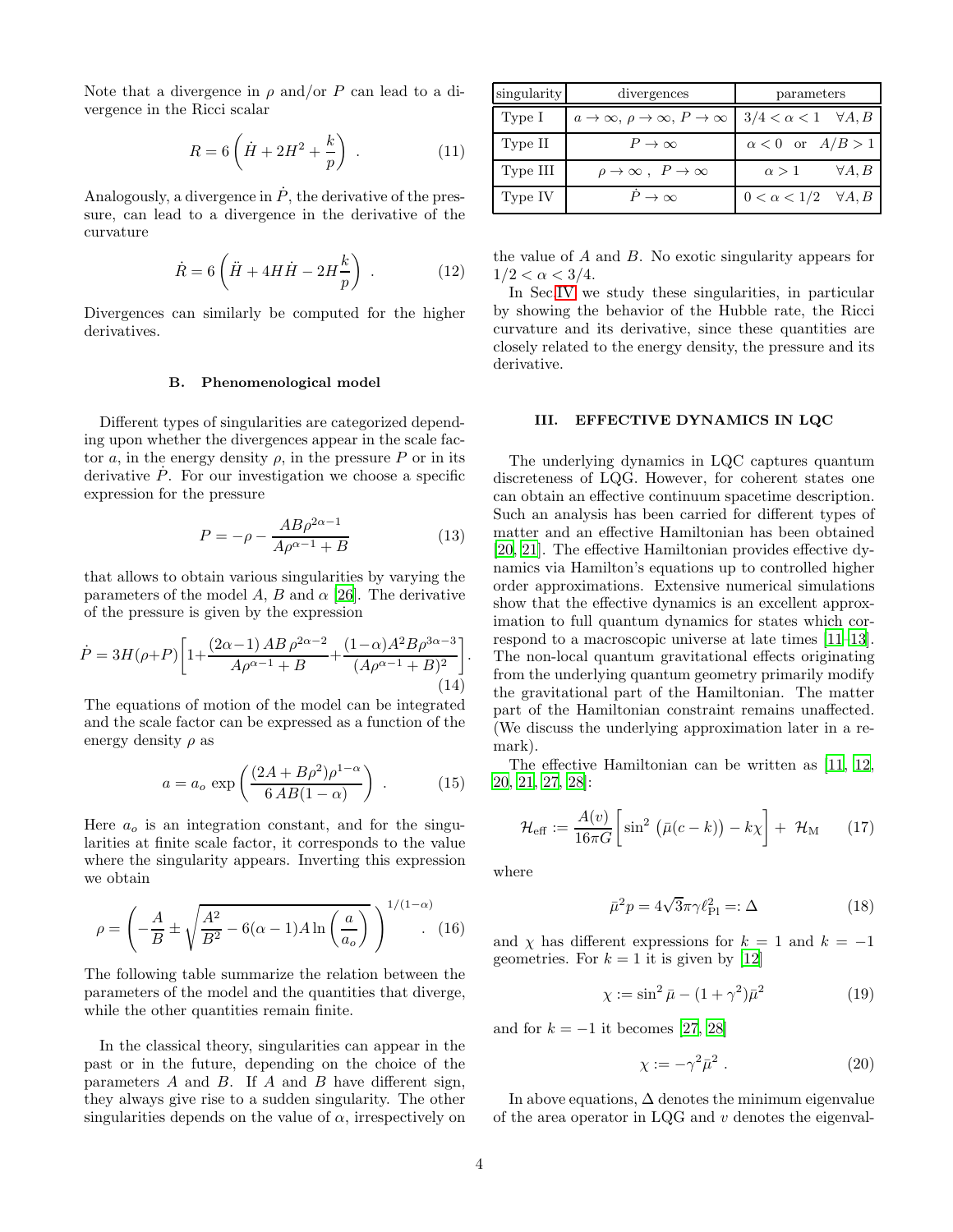ues of the volume operator  $\hat{V} = \hat{p}^{3/2}$  in LQC.<sup>3</sup> Without any loss of generalization we restrict ourselves to the positive eigenvalues of the volume oeprator.

$$
V = p^{3/2} = a^3 = \left(\frac{8\pi\gamma}{6}\right)^{3/2} \frac{v}{K}
$$
 (21)

with  $K = 2/3\sqrt{3\sqrt{3}}$ .

For  $v > 1$ , the expression for  $A(v)$  yields [\[11](#page-12-15)]

<span id="page-5-1"></span>
$$
A(v) = -\frac{27K\ell_{\text{Pl}}}{2\gamma^{3/2}}\sqrt{\frac{8\pi}{6}}|v| = -\frac{6p^{1/2}}{\bar{\mu}^2\gamma^2}
$$
(22)

where in the last step we have used Eq. $(21)$ . Thus, the effective Hamiltonian becomes

$$
\mathcal{H}_{\text{eff}} = -\frac{3}{8\pi G\gamma^2} \frac{\sqrt{p}}{\bar{\mu}^2} \left( \sin^2(\bar{\mu}(c-k)) - k\chi \right) + \mathcal{H}_{\text{M}} \ . \tag{23}
$$

The vanishing of the Hamiltonian constraint,  $\mathcal{H}_{\text{eff}} \approx 0$ , leads to

$$
\sin^2(\bar{\mu}(c-k)) = \frac{8\pi G}{3} \frac{\gamma^2 \bar{\mu}^2}{\sqrt{p}} \mathcal{H}_{\rm M} + k\chi = \frac{\rho}{\rho_{\rm crit}} + k\chi \quad (24)
$$

where we have defined the critical energy density  $\rho_{\rm crit}$  as

$$
\rho_{\rm crit} = \frac{3}{8\pi G\gamma^2 \Delta} \ . \tag{25}
$$

The modified Friedmann equation can be obtained from the effective Hamiltonian [\(23\)](#page-5-1), by computing the Hamilton's equation for  $p$ :

$$
\dot{p} = \{p, \mathcal{H}_{\text{eff}}\} = \frac{2}{\gamma \bar{\mu}} \sqrt{p} \sin\left(\bar{\mu}(c-k)\right) \cos\left(\bar{\mu}(c-k)\right). (26)
$$

The Hubble rate  $H^2 = \dot{a}^2/a^2$ , then becomes

<span id="page-5-3"></span>
$$
H^{2} = \left(\frac{\dot{p}}{2p}\right)^{2} = \frac{1}{\gamma^{2}\Delta} \sin^{2}\left(\bar{\mu}(c-k)\right) \left(1 - \sin^{2}\left(\bar{\mu}(c-k)\right)\right)
$$

$$
= \left(\frac{8}{3}\pi G\rho + \frac{k\chi}{\gamma^{2}\Delta}\right) \left(1 - \frac{\rho}{\rho_{\rm crit}} - k\chi\right) . \tag{27}
$$

 $\rho_{\rm crit}$ 

This equation can be rewritten as

$$
H^2 = \frac{8\pi G}{3} \left(\rho - \rho_1\right) \left(\frac{1}{\rho_{\rm crit}} (\rho_2 - \rho)\right) \tag{28}
$$

where  $\rho_1$  and  $\rho_2$  are defined as

$$
\rho_1 := \frac{-3k\chi}{8\pi G\gamma^2 \Delta} = -k\,\chi \,\rho_{\text{crit}} \tag{29}
$$

and

$$
\rho_2 := \rho_{\rm crit}(1 - k\chi) \tag{30}
$$

<span id="page-5-0"></span>In the classical limit,  $\Delta \rightarrow 0$ , we obtain

$$
\chi \to -\gamma^2 \bar{\mu}^2
$$
,  $\rho_1 \to \frac{3k}{8\pi Gp}$  and  $\frac{1}{\rho_{\rm crit}} (\rho_2 - \rho) \to 1$ . (31)

Thus we recover back the classical Friedmann equation in the limit  $\Delta \to 0$ .

Similarly, using the Hamilton's equation for  $c$ , we can obtain the modified Raychaudhuri equation:

<span id="page-5-2"></span>
$$
\frac{\ddot{a}}{a} = -\frac{4\pi G}{3}(\rho + 3P) + \frac{16\pi G}{3} \left(\frac{\rho}{\rho_{\text{crit}}} + k\chi\right) \left(\rho + \frac{3}{2}P\right) \n+ \frac{k\chi}{\gamma^2 \Delta} \left(\frac{\rho}{\rho_{\text{crit}}} + k\chi\right) - \frac{2\zeta k}{\gamma^2 \Delta} \left(\frac{\rho}{\rho_{\text{crit}}} + k\chi - \frac{1}{2}\right) (32)
$$

where

<span id="page-5-4"></span>
$$
\zeta := \sin^2(\bar{\mu}) - \bar{\mu}\sin(\bar{\mu})\cos(\bar{\mu}). \tag{33}
$$

Using eq.  $(32)$  and eq.  $(27)$  we obtain the equation for the rate of change of the Hubble rate

$$
\dot{H} = \left(-4\pi G(\rho + P) + \frac{k(\zeta - \chi)}{\gamma^2 \Delta}\right) \left(1 - 2\left(\frac{\rho}{\rho_{\rm crit}} + k\chi\right)\right) .
$$
\n(34)

It is then straightforward to verify that the conservation law

$$
\dot{\rho} + 3H(\rho + P) = 0 \tag{35}
$$

remains unchanged in the effective dynamics of LQC.

We can now write down the expression for the Ricci scalar which captures the complete behavior of the spacetime curvature for the homogeneous and isotropic model:

$$
R = 6\left(H^2 + \frac{\ddot{a}}{a} + \frac{k}{a^2}\right)
$$
  
=  $6\left[\frac{4\pi G}{3}(\rho - 3P) + \frac{8\pi G}{3}\left(\frac{\rho}{\rho_{\text{crit}}} + k\chi\right)(\rho + 3P) + \frac{k\chi}{\gamma^2 \Delta} - \frac{2\zeta k}{\gamma^2 \Delta}\left(\frac{\rho}{\rho_{\text{crit}}} + k\chi - \frac{1}{2}\right) + \frac{k}{a^2}\right]$ . (36)

Further, as for the case of modified Friedmann equation, the modified Raychaudhri  $(32)$ ,  $H(34)$  $H(34)$  equations and Ricci scalar go to the classical GR versions in the limit  $\Delta \to 0$ .

It is important to point out a notable difference between the Ricci scalar in the classical theory and LQC. In the classical theory, the expression for  $R$  is *indepen*dent of the curvature index  $k$ 

$$
R = 8\pi G(\rho - 3P) \tag{37}
$$

Whereas in LQC, Ricci scalar is dependent on the curvature index. The expression for the Ricci scalar is

 $3$  Note that the value of K is different from various previous works. This is due to change in the expression for the area gap in LQC [\[15](#page-12-6)]. In comparison to Ref. [\[11](#page-12-15)], we have  $\bar{\mu}^2 p^2 = 4\sqrt{3}\pi \gamma {\ell}_{\text{Pl}}^2$ .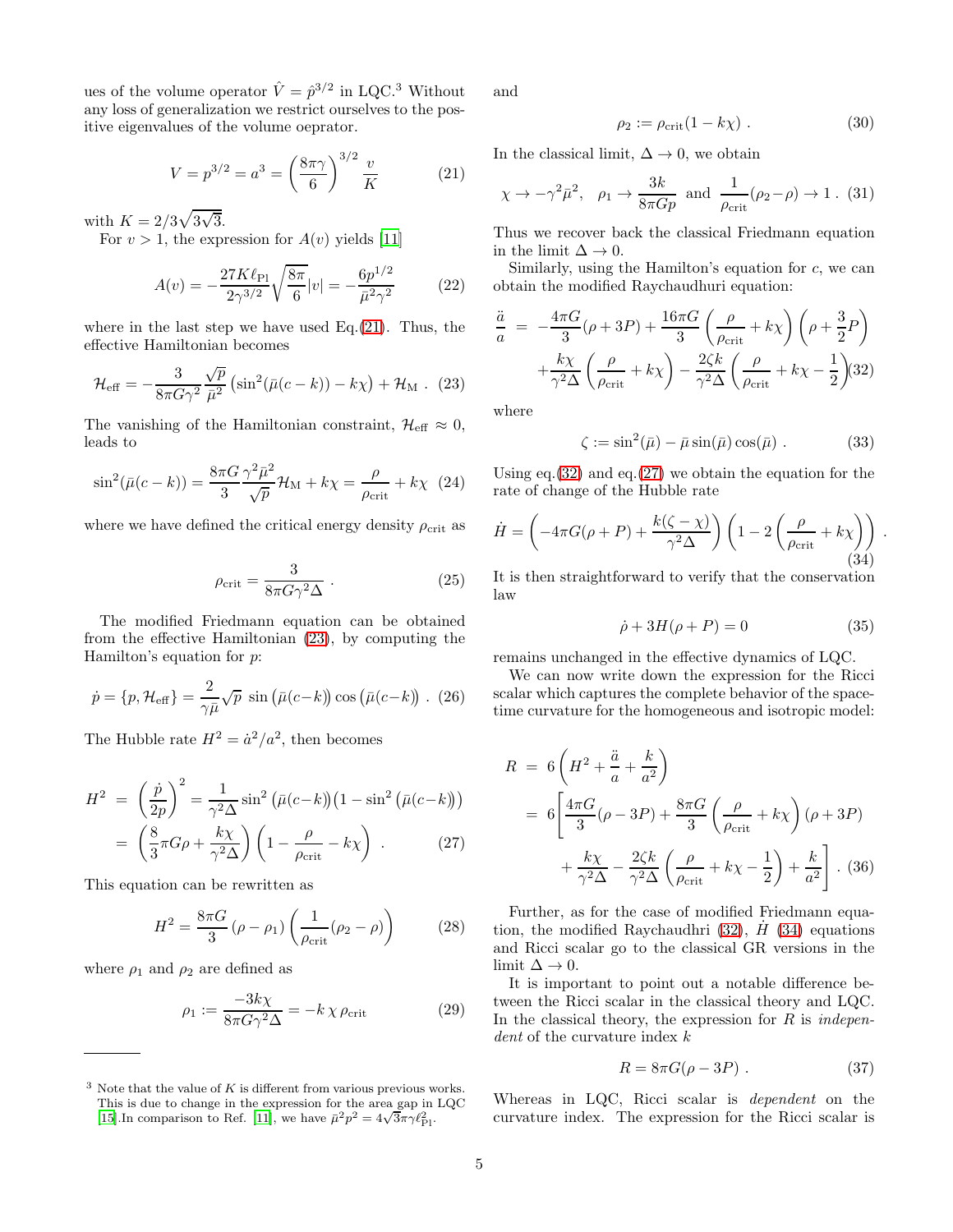different for flat, open and closed models in LQC. We will see in the next section that it leads to interesting distinctions for singularity resolution for different spatial geometries in LQC.

We conclude this section with the following remark:

Remark: In the derivation of effective equations we have worked under the approximation that contributions from the inverse scale factor effects are negligible. The approximation is well motivated due to two reasons. Firstly, from insights gained from various numerical simulations which show that in LQC, modifications originating from the non-local field strength of Ashtekar-Barbero connection, which results in the trigonometric function in eq.[\(17\)](#page-4-1), significantly overwhelm the modifications originating from inverse scale factor [\[11,](#page-12-15) [12,](#page-12-3) [27\]](#page-12-19). Secondly, for  $v > 1$  inverse scale factor effects are in any case negligible (in the fundamental representation of the theory<sup>4</sup>). This corresponds to  $a > 1.5\ell_{\text{Pl}}$  from [\(21\)](#page-5-0). In our analysis we will only consider scale factors large than this value. Thus in our analysis it will be safe to make this approximation. We expect the results to hold true in general as inverse scale factor effects tend to weaken the strength of gravity (or make it effectively more "repulsive"), thus aiding singularity resolution.

## <span id="page-6-0"></span>IV. PHENOMENOLOGICAL MODEL: NUMERICAL RESULTS

The phenomenological model introduced in Sec. IIB allows us to study different kinds of singularities by choosing appropriate values for various parameters in Eq.  $(13)$ . If A and B have a different sign, then there is always a sudden singularity independently of the value of  $\alpha$ . If A and B have the same sign, then we obtain the following classification:

Type I singularity (Big Rip):  $A > 0$  and  $3/4 < \alpha < 1$ .

Type II singularity (Sudden):  $\alpha < 0$ 

Type III singularity (Big Freeze):  $\alpha > 1$ 

Type IV singularity (Big Brake):  $0 < \alpha < 1/2$ 

If  $\alpha = 0$  or  $3/4 < \alpha < 1$ , there are no type I-IV singularities. Further, apart from the type I singularity which occurs with an associated divergence in the scale factor, type II-IV singularities can occur both in the past or the future of an expanding branch in the classical FRW model.

Using the effective loop quantum dynamics as elaborated in the previous section, we carried out extensive numerical simulations for various parameters with the phenomenological equation of state [\(13\)](#page-4-2). Below we discuss various exotic singularities and show the representative results for different cases. (We use Planck units to show results in various plots).

#### *1. Type I singularity: The Big Rip*

A type I singularity is also called "Big Rip" because there exists a finite time in which the scale factor, energy density and pressure diverge, tearing apart the universe. The dominant energy condition is broken and the equation of state converges to  $w = -1$  when approaching the singularity.



<span id="page-6-1"></span>FIG. 1: Type I future singularity: Hubble rates for  $k = 0, \pm 1$  models are shown. Dashed curves corresponds to the classical theory and the solid ones to LQC. (Curves for different values of curvature index coincide with each other for the resolution in the plot). In the classical theory, the Hubble rate diverges in a finite time with  $a \to \infty$ . We see that the effective LQC curves behave similarly to the classical ones for small values of the scale factor a when the energy density is very small compared to the Planck scale. As the energy density increases, departures from classical trajectories became significant and we see a quantum recollapse. In this figure the parameters are  $a<sub>o</sub> = 1000$ ,  $A = 0.1$ ,  $B = 1$  and  $\alpha = 0.8$ .

In LQC, the energy density is bounded by a maximal value, therefore all type I singularities are resolved by the quantum theory. The energy density grows as in the classical theory as the singularity is approached, but when it reaches close to  $\rho_{\rm crit}$ , quantum effects lead to significant modifications to the dynamical trajectory. The acceleration  $\ddot{a}$  becomes negative and the Hubble rate goes to zero (Fig. [1\)](#page-6-1). Instead of ripping apart in finite time, the loop quantum universe recollapses and the evolution continues. The presence of a maximal density affects also the curvature invariants. In particular the Ricci scalar and its derivatives remain bounded during the whole evolution.

This behavior which was first noted in  $k = 0$  model [\[25](#page-12-17)] (see also Ref. [\[34,](#page-12-25) [35](#page-12-26)] for earlier results) remains essen-

<sup>4</sup> The situation changes when one is considering higher representations where inverse scale factor effects can lead to novel phenomenological effects (see for eg. Refs. [\[30](#page-12-22)[–32](#page-12-23)]). See, however Ref. [\[33](#page-12-24)] for subtleties in dealing with higher representations.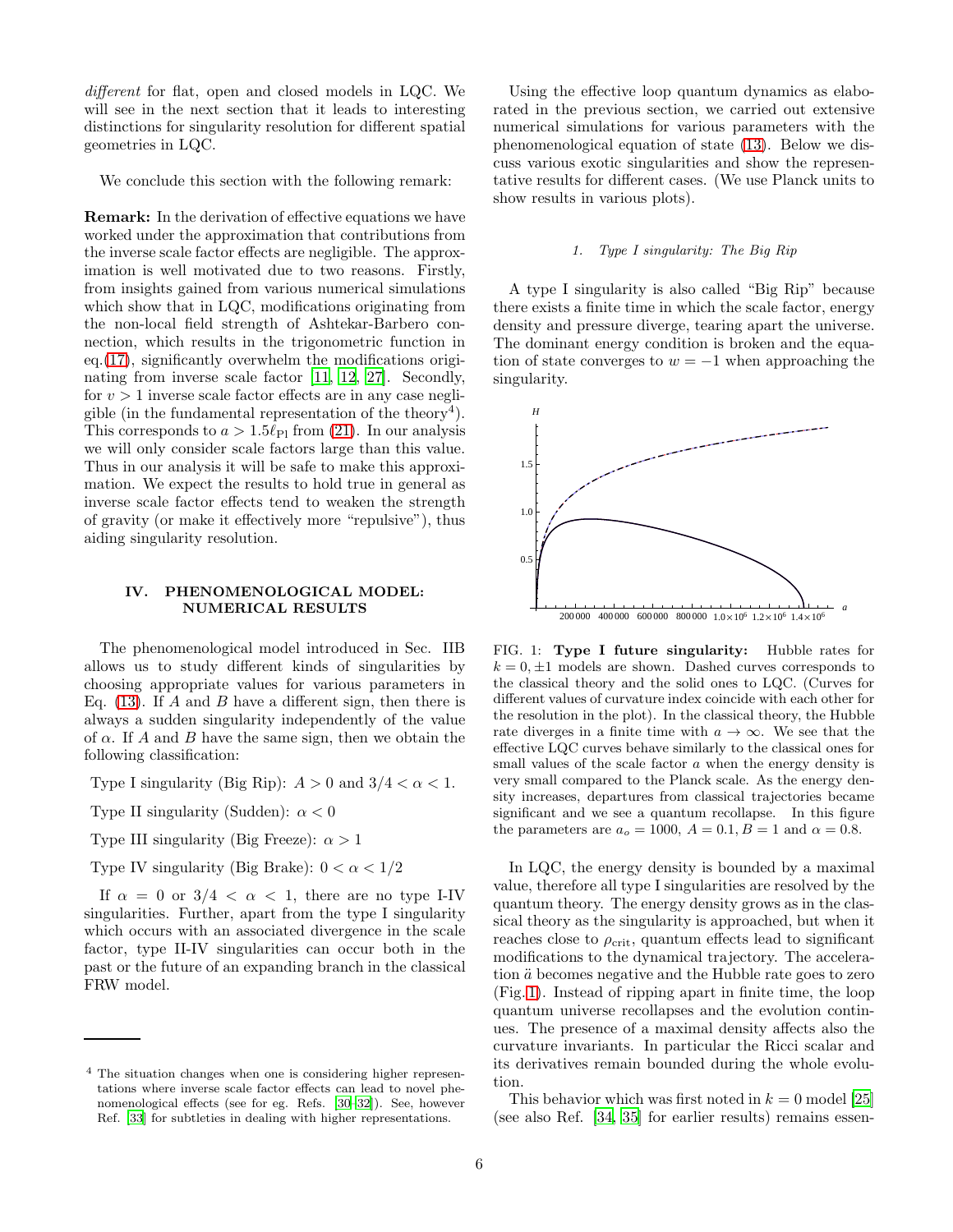

<span id="page-7-0"></span>FIG. 2: Zoom of the Hubble rate around  $a<sub>o</sub> = 1000$ . The curves are respectively thin (blue) for  $k = -1$  on the left, black for  $k = 0$  and thick (red) for  $k = +1$  on the right. The parameters are the same as in Fig. [1.](#page-6-1) This zoom reveals the differences for evolution in Hubble rates in the region around  $a_{\rm o}$ , that corresponds in this case to the "initial point" of cosmic evolution.

tially the same in the  $k = 1$  and  $k = -1$ , as is shown by Fig. [1.](#page-6-1) This is not surprising because type I singularities occur in future in the expanding branch where the scale factor is very large and the effects due to intrinsic curvature are expected to be negligible. (We will see below that effects due to intrinsic curvature can indeed produce surprising results for other exotic singularities).

The only notable difference between the  $k = 0$  and  $k = \pm 1$  cases is that the exact value of the density at the bounce changes, but the correction is small (of the order of  $\ell_{\rm Pl}^2/a_{min}^2$  and has no effect on the qualitative behavior of the trajectory. The three cases differ only around the value  $a<sub>o</sub>$  of the scale factor as shown in Fig. [2.](#page-7-0) As one would expect for this equation of state, at large scale factors the evolution in  $k = \pm 1$  model mimics that in the flat model and the type I singularity is resolved.

### *2. Type II singularity: The sudden singularity*

In the type II singularity, the energy density does not diverge. The singularity is caused by a divergence in the pressure which results in a divergence in spacetime curvature at a finite value of the scale factor. To understand this singularity in more detail, let us consider Eq. [\(13\)](#page-4-2): the pressure diverges when the energy density is  $\rho = \rho_s \equiv (-A/B)^{-\frac{1}{\alpha-1}}$ . Inserting this expression into [\(15\)](#page-4-3) we find that the singularity appears for  $a \rightarrow a_o$ . It is important to note that in LQC, quantum geometric effects do not regulate any divergence in pressure and the spacetime curvature can diverge [\[25\]](#page-12-17). It turns out that such a divergence for the type II singularity does not signal the end of spacetime. Geodesics can be extended beyond this singularity. Sudden singularity also turns out to be a weak singularity because the tidal forces are not strong enough to cause a complete destruction of arbitrary detectors [\[25\]](#page-12-17). Thus weak singularities signal



<span id="page-7-1"></span>FIG. 3: Type II future singularity: Hubble rate and Ricci scalar for  $k = 0$  in black,  $k = +1$  in thick (red) and  $k = -1$  in thin (blue) curves are shown. Classical curves are dashed and LQC curves are solid. The Hubble rate goes to zero both in the classical theory and LQC for all values of the curvature index at  $a = a_o = 100$ . The Ricci scalar diverges at  $a<sub>o</sub>$  in the classical theory and LQC. (Since Ricci scalar is independent of the value of curvature index in the classical model, there is only curve for the classical theory). For  $k = +1$  there exist two disjoint solutions of the Friedmann equation, and the further branch appearing there is bounded both in the Hubble rate and in the spacetime curvature. The parameters are  $A = -0.1, B = 10$  and  $\alpha = 1/4$ .

neither a break down of the underlying theory nor the end of spacetime.

In Fig. [3,](#page-7-1) we show the evolution of the Hubble rate for different values of spatial curvature index for type II singularity occurring in the future of an expanding branch. We see that both in the classical theory (dashed curves) and LQC (solid curves), the Hubble rate vanishes in a finite time for all values of the spatial curvature at scale factor  $a = a_o$ . In contrast, the plot of the Ricci scalar shows that it diverges at this value of the scale factor for all values of the spatial curvature in the classical theory as well as in LQC.

As is clear from Fig. [3,](#page-7-1) the results about future sudden singularity are on expected lines of the  $k = 0$  model when the scale factor is very large, where the effects due to intrinsic curvature become negligible. However, a surprising result emerges for the  $k = 1$  model. Our numerical analysis shows that, for certain values of the parameters, there exists an additional baby evolutionary branch sep-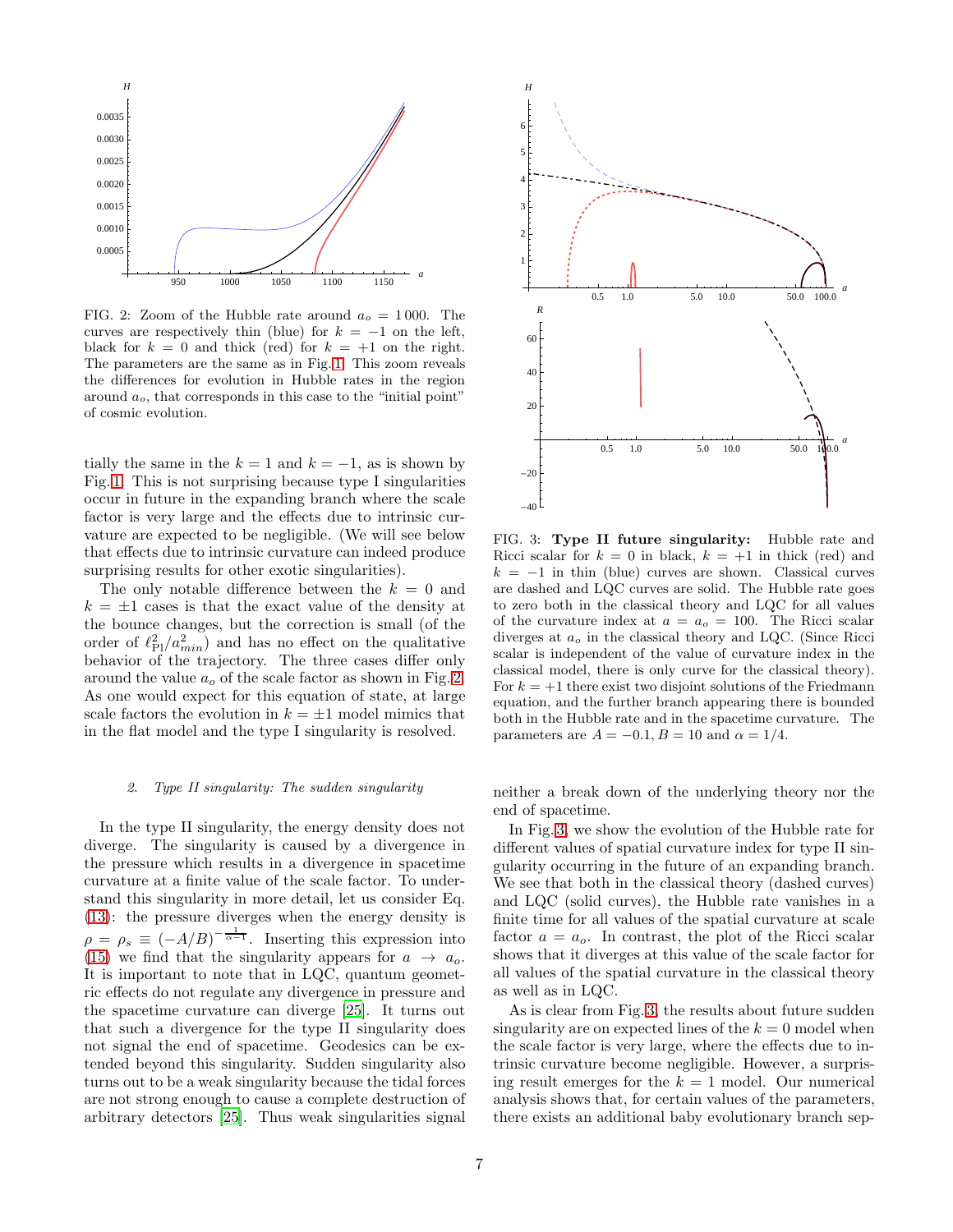

<span id="page-8-0"></span>FIG. 4: Type II past singularity: Hubble rate and Ricci scalar for  $k = 0$  and  $k = \pm 1$  are shown. Classical curves are dashed and LQC curves are solid.  $k = 0$  is in black,  $k = +1$  is thick (red) curve and  $k = -1$  in thin (blue) curve. The singularity is at  $a<sub>o</sub> = 2$ , where the Ricci scalar diverges. Note that for  $k = +1$  the universe begins at  $a > a_o$ , and the Ricci scalar is always finite. In this figure the parameters are  $A = 0.1, B = -10$  and  $\alpha = 1/4$ .

arated from the main evolutionary branch. For  $k = +1$ ,  $H<sup>2</sup>$  is positive in two disjoint intervals. Consequently there exist two disjoint branches corresponding to real solutions of the Friedmann equation. The extra branch occurs at small scale factors and signifies the non-trivial new physics which emerges from the quantization of intrinsic curvature in LQC. The new branch, that we can see in the Fig. [3,](#page-7-1) is bounded both in the Hubble rate and in the spacetime curvature.

Another interesting feature which can be seen from Fig. [3](#page-7-1) is that for  $k = 1$  model, the classical curve (shown with a dotted curve) depicts that there is no initial singularity. The Hubble rate vanishes both in the past and the future of the classical evolution. The classical universe faces a sudden singularity in future, but since it is a weak singularity, the classical  $k = 1$  universe is geodesically complete for the considered equation of state. This does not hold true for the  $k = 0$  and  $k = -1$  case, and these classical spacetimes are past incomplete.

Fig. [4](#page-8-0) shows the plot of Hubble rate and Ricci scalar for different values of curvature index when the sudden singularity occurs in past. In such a case the effects due to intrinsic curvature lead to novel features in the physics of



<span id="page-8-1"></span>FIG. 5: Type III past singularity: Classical (dashed) and effective LQC (solid) Hubble rate and Ricci scalar are shown. The curves are respectively thick (red) for  $k = +1$  starting on the left, black for  $k = 0$  in the middle and thin (blue) for  $k = -1$  stating a bit more on the right. In the classical case there is a divergence of both H and R at  $a_0 = 1$  while the curves for LQC remain bounded (in the figure the Ricci scalar for  $k = -1$  is covered by the black line of the  $k = 0$  case). Here the parameters used are  $A = -100, B = -1$  and  $\alpha = 2$ .

singularity resolution. We find that classically the Hubble rate vanishes for all values of k at  $a = a_0$  and the Ricci scalar diverges. However in LQC, though the Hubble rate vanishes for values of  $k$ , the divergence in Ricci scalar does not occur for a closed universe. It turns out that as scale factor approaches  $a<sub>o</sub>$ , the Ricci scalar increases to large values but it does not diverge for the allowed values of the scale factor. (The divergence occurs in the forbidden region of effective LQC dynamics where the Hubble rate is imaginary). This result implies that in the closed model for the parameters considered here, quantization of intrinsic curvature leads to a resolution of the past sudden singularity. This is a direct consequence of the way intrinsic curvature terms enter in to the expression of the Ricci scalar in LQC. We emphasize that type II singularities whether in future or past, even though they are harmless, are not resolved in LQC for  $k = 0$  and  $k = -1$  models. In contrast we find that these singularities are resolved, for a certain choice of parameters, when occurring in the past for  $k = 1$  model.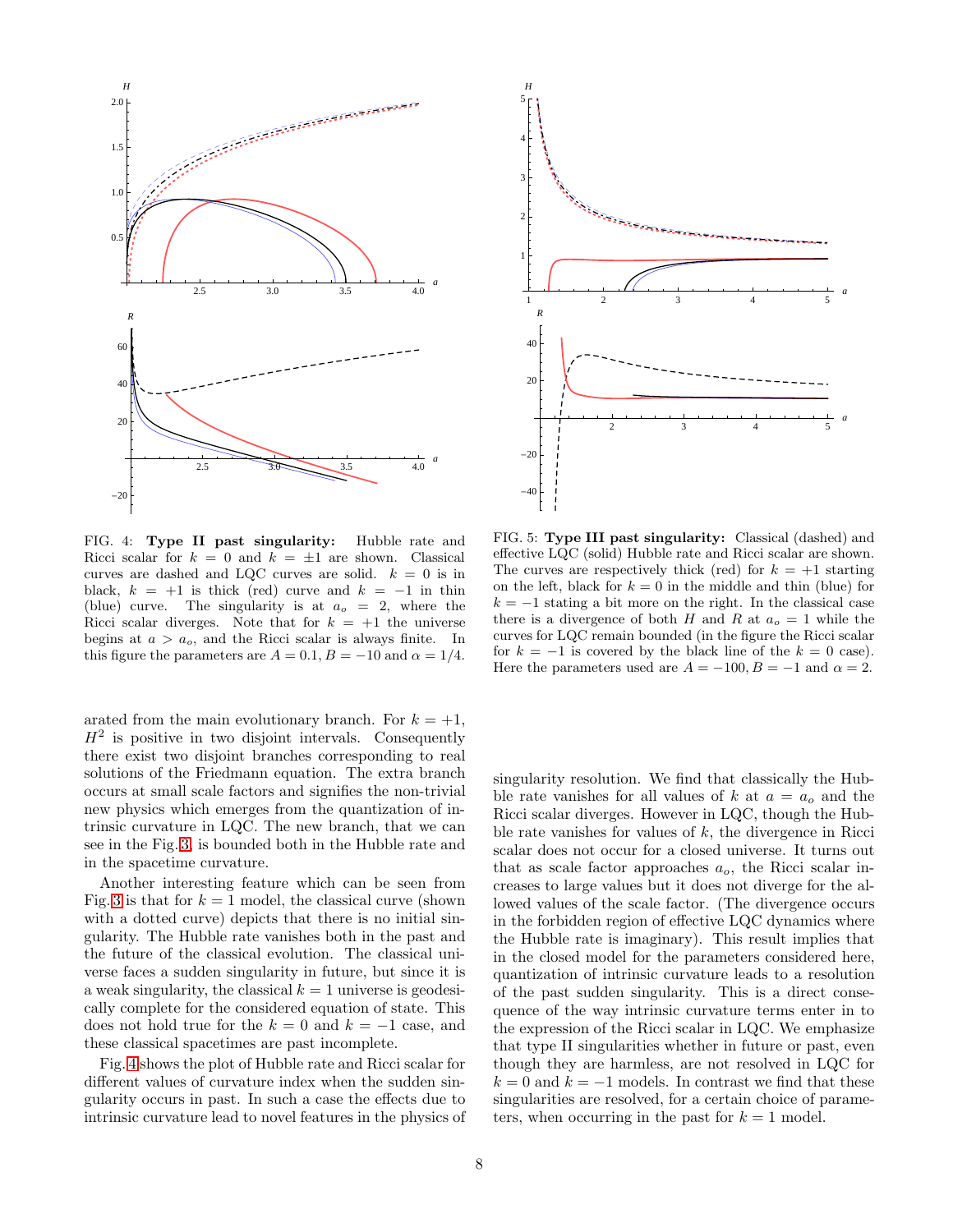### *3. Type III singularity: The Big Freeze*

A type III singularity occurs at a finite value of scale factor where both the Hubble rate and the Ricci scalar diverge. In LQC, the presence of a maximal energy density  $\rho_{\rm crit}$  bounds the Hubble rate, giving rise to a recollapse when the singularity is approached. Also  $\ddot{a}/a$  and the Ricci scalar are bounded and finite. Thus type III singularities are generically resolved in LQC for all values of the curvature index.

This can be seen from the plots in Fig. [5,](#page-8-1) where we have shown the plots of the Hubble rate and the Ricci scalar when the big freeze singularity occurs in the past at  $a = a_o$ . We see that in the classical theory, Hubble rate and Ricci scalar diverge as  $a \to a_o$  in the classical theory. On the other hand, in LQC the Hubble rate vanishes in the past showing that there is a bounce. Further, the Ricci scalar remains finite for all the values of the curvature index.

We now make an interesting observation for  $k = -1$ case. For a certain choice of parameters which lead to a type III singularity in the past, we find that there exists an additional classical branch at the small scale factors.



<span id="page-9-0"></span>FIG. 6: This figure shows the additional branch occurring at small scale factors in  $k = -1$  model for equation of state leading to a type III past singularity in Fig. [5.](#page-8-1) The additional branch occurs for certain values of parameters both in the classical theory (dashed curve) and LQC (solid curve) when scale factor is below the value  $a<sub>o</sub>$ , where the big freeze occurs classically. Note that, also in this case, only LQC is immune from primordial singularity. The parameters used are  $A =$  $-100, B = -1$  and  $\alpha = 2$ .



<span id="page-9-1"></span>FIG. 7: Type III future singularity: Classical (dashed) and effective LQC (solid) Hubble rate and Ricci scalar with  $k = 0, \pm 1$  are compared. In the classical case there is a divergence of both  $H$  and  $R$  at  $a_o$  while the curves for LQC remain bounded. Notice that LQC cures also the initial singularity in the curve case, and in particular the thin (blue) solid curves  $(k = -1)$  shows a characteristic 'tilt' for small a. The parameters are  $a<sub>o</sub> = 1000$ ,  $A = 100$ ,  $B = 1$  and  $\alpha = 2$ .

The additional branch faces a big bang singularity in the past of classical evolution and is free from singularity in future evolution (as is shown by the dashed curves for the Hubble rate and the Ricci scalar in Fig. [6\)](#page-9-0). However the additional branch occurs in LQC when the scale factor is less than the Planck length. Since the length scale involved is below where we expect the effective dynamics in LQC to be valid, a more detailed analysis is needed, by including modifications pertaining to the inverse scale factor, in order to understand the physics emerging from LQC in this special case. Never the less, if we assume the validity of the effective Hamiltonian in this regime, then LQC resolves the past singularity in the additional branch (as depicted by the solid curves for the Hubble rate and the Ricci scalar in Fig. [6\)](#page-9-0).

The type III singularity is also resolved for all values of the spatial curvature when it occurs in future. This is on the expected lines, as the effects due to intrinsic curvature become small at large scale factors. In Fig. [7](#page-9-1) we depict results from such an evolution. In the classical theory, there is a big freeze singularity in future where the Hubble rate and the Ricci scalar diverge. For the  $k = -1$ universe, there also exists a singularity (big bang) in the past evolution. We can see that in LQC there is no type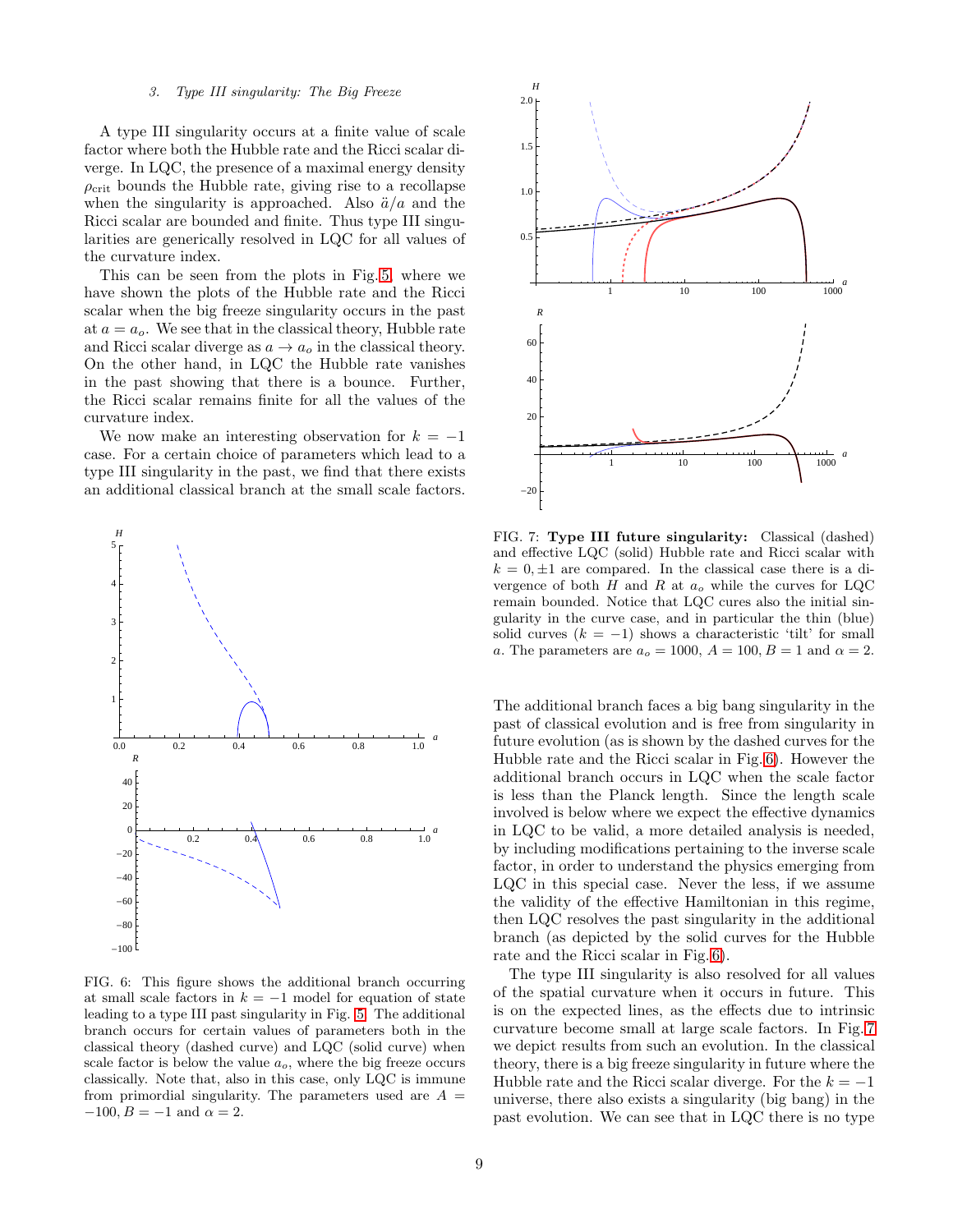III singularity as the Hubble rate vanishes at  $a = a_o$  and Ricci scalar reaches a finite value. Further, the past big bang singularity in the  $k = -1$  case, as pointed above, is also resolved. The LQC universe is bounded for all values of the curvature index for the equation of state which leads to a type III singularity in the classical theory.

After performing various numerical simulations we reach the conclusion that type III singularities, irrespective of them occurring in the past or the future are always resolved in LQC for all values of the spatial curvature index.



<span id="page-10-1"></span>FIG. 8: Type IV past singularity: Hubble rate and Ricci scalar for  $k = 0, \pm 1$ . The singularity is at  $a<sub>o</sub> = 2$ , where the Ricci scalar diverges for  $k = 0$  and  $k = -1$ . Note that for  $k = +1$  (dotted line for the classical solutions and thick red line for LQC effective solutions) the universe begin at  $a > a_o$ , thus the Ricci scalar is always finite. The parameters are  $A = 0.01, B = 1$  and  $\alpha = 1/4$ .

#### *4. Type IV singularity: The Big Brake*

Type IV singularity is a derivative-curvaturesingularity where none of the curvature invariants diverge. (In this sense, it does not qualify as a curvature singularity). Though the energy density and pressure remain finite, a higher derivative of the curvature diverges as  $a \to a_o$ . The value of  $\alpha$  determines the order of derivative which blows up [\[26](#page-12-18)].

As in the type II case, the geodesic equations are wellbehaved since Hubble rate is finite at  $a = a_o$ . The singularity is weak because it occurs at a finite volume and the

theory is geodetically complete since the Hubble rate is bounded. Quantum geometric effects have little influence on this harmless extremal event beyond which geodesics can be extended even in the classical theory [\[25\]](#page-12-17).

The behavior of the curves is very similar to the type II case. In Fig. [8](#page-10-1) we have shown the results from the past singularity. (We have chosen  $\alpha = 1/4$  so that the divergence appears in  $\dot{R}$ ). We find that the Hubble rate vanishes at  $a = a_o$  both in the classical theory and LQC. However,  $R$  diverges except for the spatially closed model in LQC. This result is similar to what we obtain for type II singularity. It turns out that LQC resolves type IV weak singularity when occurring in past for the closed model for certain choices of parameters. As in the type II case, this result highlights the surprises which quantization of intrinsic curvature may bring in comparison to earlier studies [\[25\]](#page-12-17). For  $k = 0$  and  $k = -1$  model, this weak singularity is ignored by the quantum geometry for all values of the parameters.

We show the results for type IV singularity occurring in future evolution in Fig. [9.](#page-11-3) Here we find that for all the values of spatial curvature, the Hubble rate vanishes at  $a = a_o$  with a divergence in  $\dot{R}$  for both the classical theory and LQC. We see that not only the LQC curves have no big bang, but this happens also classically for the closed universe (Fig. [9,](#page-11-3) dotted line). Furthermore, for  $k = +1$  it is possible to obtain a baby universe for an appropriate choice of the parameters, as for type II singularity (see Fig. [3\)](#page-7-1). In this case  $\dot{R}$  is strongly negative but bounded, thus there is no singularity in the past and in the future.

#### <span id="page-10-0"></span>V. SUMMARY

A fundamental question in quantum gravity is whether spacelike singularities of the classical theory are resolved. Since not all such singularities signal end of the spacetime, it is important to understand the role of quantum gravitational effects in resolution of strong singularities (those beyond geodesics can not be extended) and weak singularities (those beyond which geodesics can be extended). These issues were addressed in the loop quantization of cosmological models which are spatially flat and it was found the non-perturbative loop quantum effects resolve all strong singularities and ignore weak singularities [\[25\]](#page-12-17).

The aim of the present analysis was to investigate these issues for spatially curved models using phenomenological model of equation of state permitting exotic singularities such as big rip, sudden singularities, big freeze singularity and the big brake singularity. In order to capture the role of intrinsic curvature, we considered exotic singularities both in the future and the past evolution. To our knowledge, even in the classical theory exotic singularities had not been studies earlier for the spatially curved model. For the singularities occurring in the future, the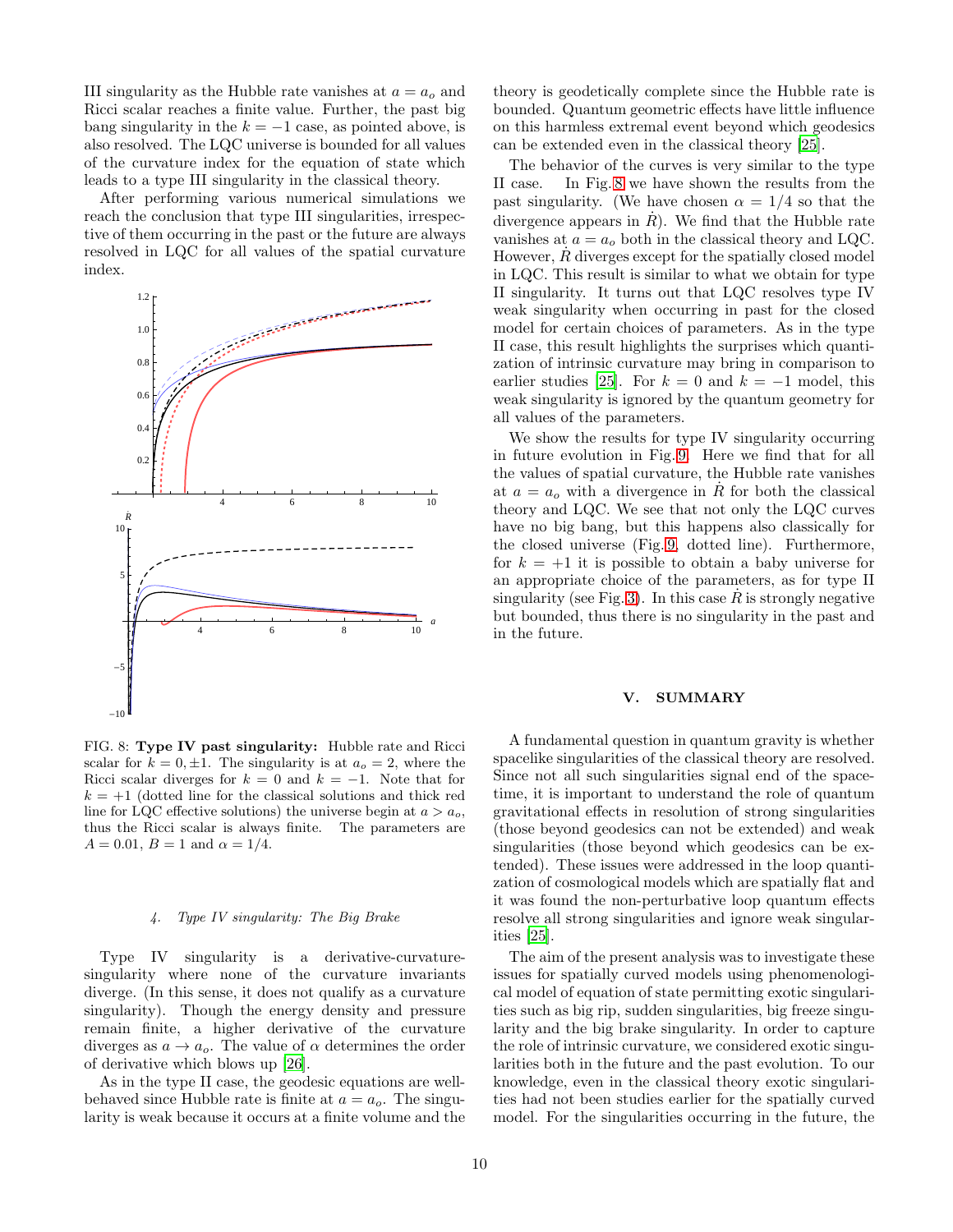

<span id="page-11-3"></span>FIG. 9: Type IV future singularity: Comparison of Hubble rates and  $\dot{R}$  for the classical theory and LQC (in the figure LQC curves overlap). The singularity appears in the future at  $a<sub>o</sub> = 1000$ . The LQC universes (solid lines) do not have primordial singularity. Interestingly, for  $k = 1$  this happens also classically (dotted line). In this picture there are no baby universe, but they can be obtained for  $k = 1$  for a different choice of the parameters. Here the parameters are  $A = -0.1$ ,  $B = -1$  and  $\alpha = 1/4$ .

contribution of the intrinsic curvature is expected to become very small and we expect results to agree with the spatially flat case. This turns out to be true. However, more interesting are cases where the exotic singularities occur in past. Here one would expect effects due to quantization of intrinsic curvature to play a non-trivial role. In fact we encounter some surprising results. Though strong singularities are always resolved in LQC, it turns

- <span id="page-11-0"></span>[1] A. Borde, A. H. Guth and A. Vilenkin, Phys. Rev. Lett. 90, 151301 (2003); [arXiv:gr-qc/0110012](http://arxiv.org/abs/gr-qc/0110012).
- <span id="page-11-1"></span>[2] R. R. Caldwell, M. Kamionkowski, N. N. Weinberg, Phys.Rev.Lett. 91 (2003) [arXiv:astro-ph/0302506](http://arxiv.org/abs/astro-ph/0302506).
- [3] J. D. Barrow, Class.Quant.Grav. 21 (2004) L79 [arXiv:gr-qc/0403084](http://arxiv.org/abs/gr-qc/0403084).
- [4] J. D. Barrow, Class.Quant.Grav. 21 (2004) 5619 [arXiv:gr-qc/0409062](http://arxiv.org/abs/gr-qc/0409062); J. D. Barrow and C. G. Tsagas, Class.Quant.Grav. 22 (2005) 1563 [arXiv:gr-qc/0411045](http://arxiv.org/abs/gr-qc/0411045).
- <span id="page-11-2"></span>[5] See for example, P. Singh, M. Sami, N. Dadhich,

out that for the closed model weak singularities occurring in the past evolution may also be resolved. Thus LQC, does not always ignores weak singularities. This is an intriguing result which deserves further investigation.

Another peculiar feature of the curved models is the appearance of a small branch for type II and type IV singularities for certain values of the parameters. This "baby-universe" is bounded, and is devoid of any singularities. It will be interesting to analyze these additional branches which we find for both spatially open and closed models in more details, in particular by taking in to account inverse scale factor effects which may play some role when scale factor is below the Planck length.

Our results extend earlier results on generic resolution of strong curvature singularities in spatially flat model in LQC to the spatially curved models. They also bring some important lessons, the primary one being that quantization of intrinsic curvature may throw some novel unexpected results and we need to gain more insights on when quantum gravity may ignore or resolve a weak curvature singularity. Another lesson is that as for the spatially flat model, spacetime curvature invariants may diverge for the spatially curved models and yet there may be no physical singularity.

These results strengthen the case for a generic resolution of strong singularities in LQG. To achieve this goal, the next step will be to include anisotropies and then inhomogeneities. The latter will require us to go beyond the minisuperspace approximation considered here. This brings up additional challenges such as the complete classification of the strong and weak singularities in inhomogeneous situations. Two promising avenues where such an analysis can be undertaken would be the Gowdy models [\[16\]](#page-12-7) and in the spinfoam paradigm [\[36\]](#page-12-27). We hope that these studies will also provide insights on the deeper relation of these frameworks with LQC.

#### Acknowledgments

FV thanks Elena Magliaro, Frank Hellmann and Carlo Rovelli for useful discussions.

Phys. Rev. D Phys. Rev. D 68 023522 (2003) [arXiv:hep-th/0305110](http://arxiv.org/abs/hep-th/0305110); K. Lake, Class.Quant.Grav. 21 (2004) L129 [arXiv:gr-qc/0407107](http://arxiv.org/abs/gr-qc/0407107); H. Wei, R-G. Kai, Phys.Rev. D 72 (2005) 123507 Phys.Rev. D **72** (2005) 123507 [arXiv:astro-ph/0509328](http://arxiv.org/abs/astro-ph/0509328); S. Cotsakis, I. Klaoudatou, J.Geom.Phys. 57 (2007) 1303, [arXiv:gr-qc/0604029](http://arxiv.org/abs/gr-qc/0604029); M. P. Dabrowski, C. Kiefer, B. Sandhoefer, Phys.Rev. D 74 (2006) 044022 [arXiv:hep-th/0605229](http://arxiv.org/abs/hep-th/0605229); S. Cotsakis, J. D. Barrow, J. Phys. Conf. Series 68 (2007) 012004 [arXiv:gr-qc/0608137](http://arxiv.org/abs/gr-qc/0608137); M. Dabrowski, T. Denkiewicz, M. A. Hendry, [arXiv:0704.1383](http://arxiv.org/abs/0704.1383); A. Kamenshchik, C. Kiefer, B. Sandhoefer, Physical Review